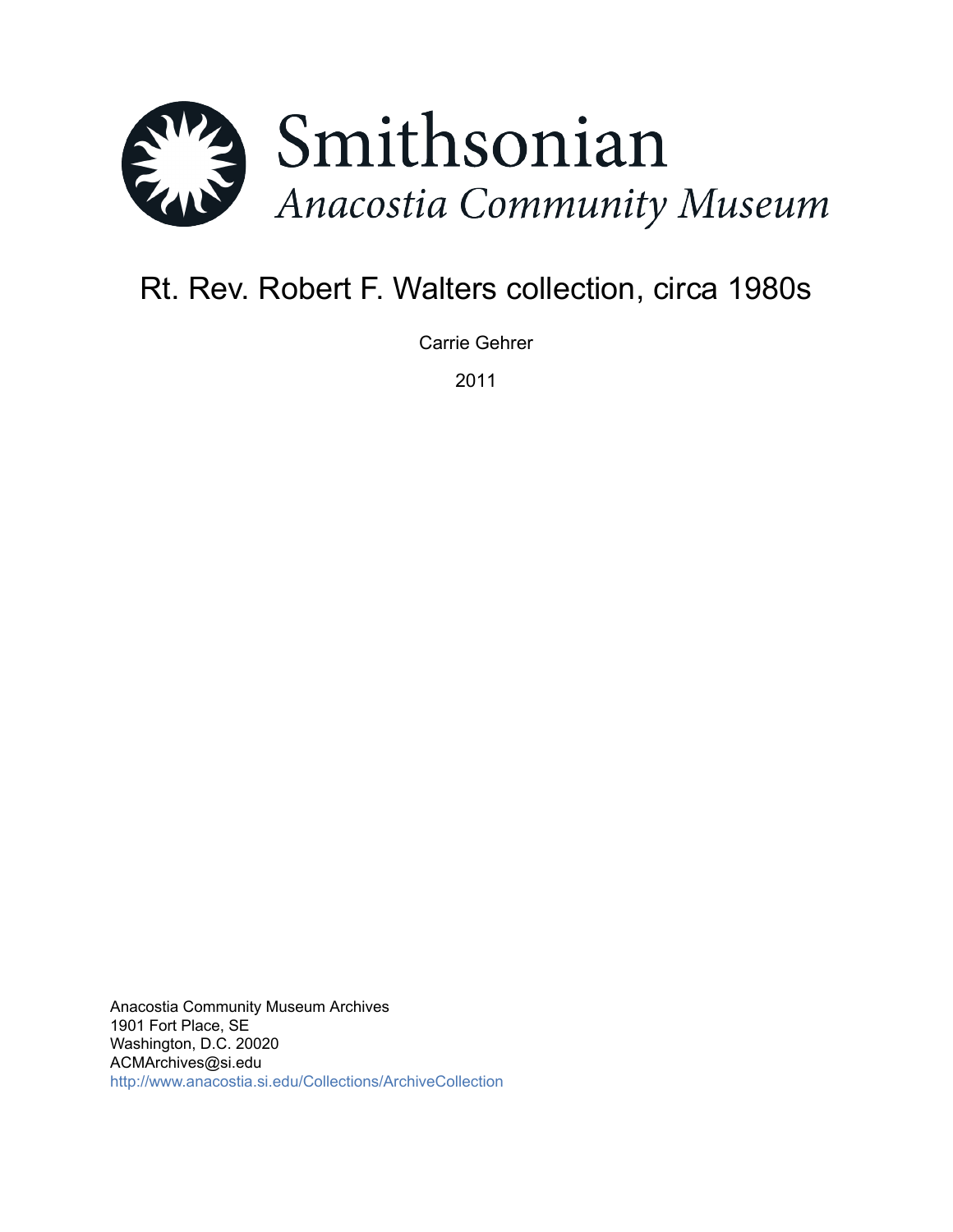## **Table of Contents**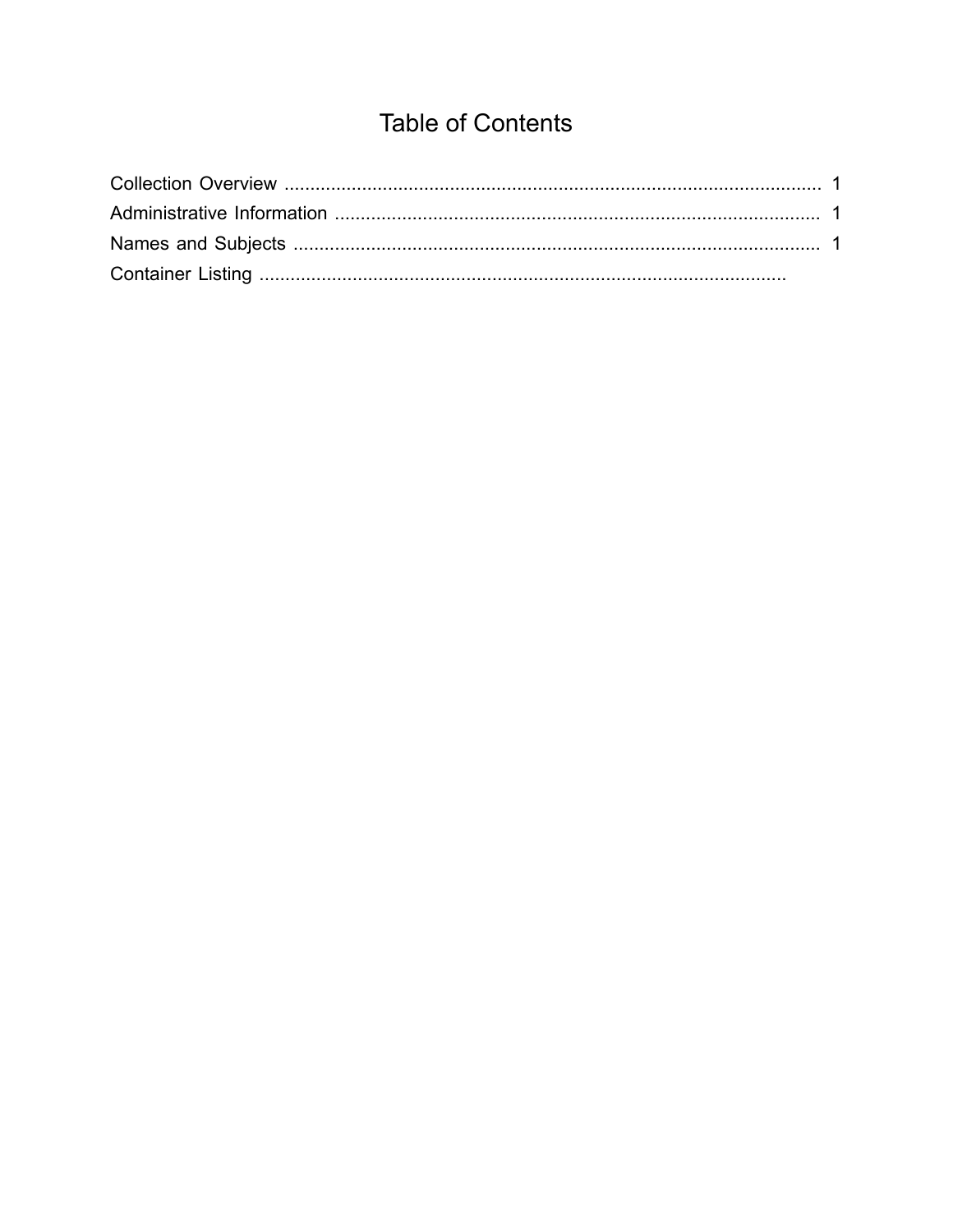## <span id="page-2-0"></span>**Collection Overview**

| <b>Repository:</b> | <b>Anacostia Community Museum Archives</b>                                                                                                                                                                                                 |
|--------------------|--------------------------------------------------------------------------------------------------------------------------------------------------------------------------------------------------------------------------------------------|
| Title:             | Rt. Rev. Robert F. Walters collection                                                                                                                                                                                                      |
| Date:              | circa 1980s                                                                                                                                                                                                                                |
| Identifier:        | ACMA.06-018                                                                                                                                                                                                                                |
| Creator:           | Walters, Robert F., Rt. Rev.                                                                                                                                                                                                               |
| Extent:            | 0.25 Linear feet (1 box)                                                                                                                                                                                                                   |
| Language:          | English.                                                                                                                                                                                                                                   |
| Summary:           | The collection, which dates from circa 1980s and measures .25 linear<br>feet, documents the history of the African Union Methodist Protestant<br>Church. The collection is comprised of correspondence, books,<br>pamphlets and documents. |

## <span id="page-2-1"></span>**Administrative Information**

#### Provenance

The Rt. Rev. Robert F. Walters collection was donated to the Anacostia Community Museum in 2003 by Rt. Rev. Robert F. Walters.

#### Preferred Citation

Rt. Rev. Robert F. Walters collection, Anacostia Community Museum Archives, Smithsonian Institution, gift of Rt. Rev. Robert F. Walters.

#### **Restrictions**

Use of materials requires an appointment. Please contact the archivist to make an appointment: ACMarchives@si.edu.

### <span id="page-2-2"></span>Names and Subject Terms

This collection is indexed in the online catalog of the Smithsonian Institution under the following terms:

Subjects:

African American churches African Americans -- Religion

Types of Materials:

Books Correspondence **Pamphlets** Photocopies